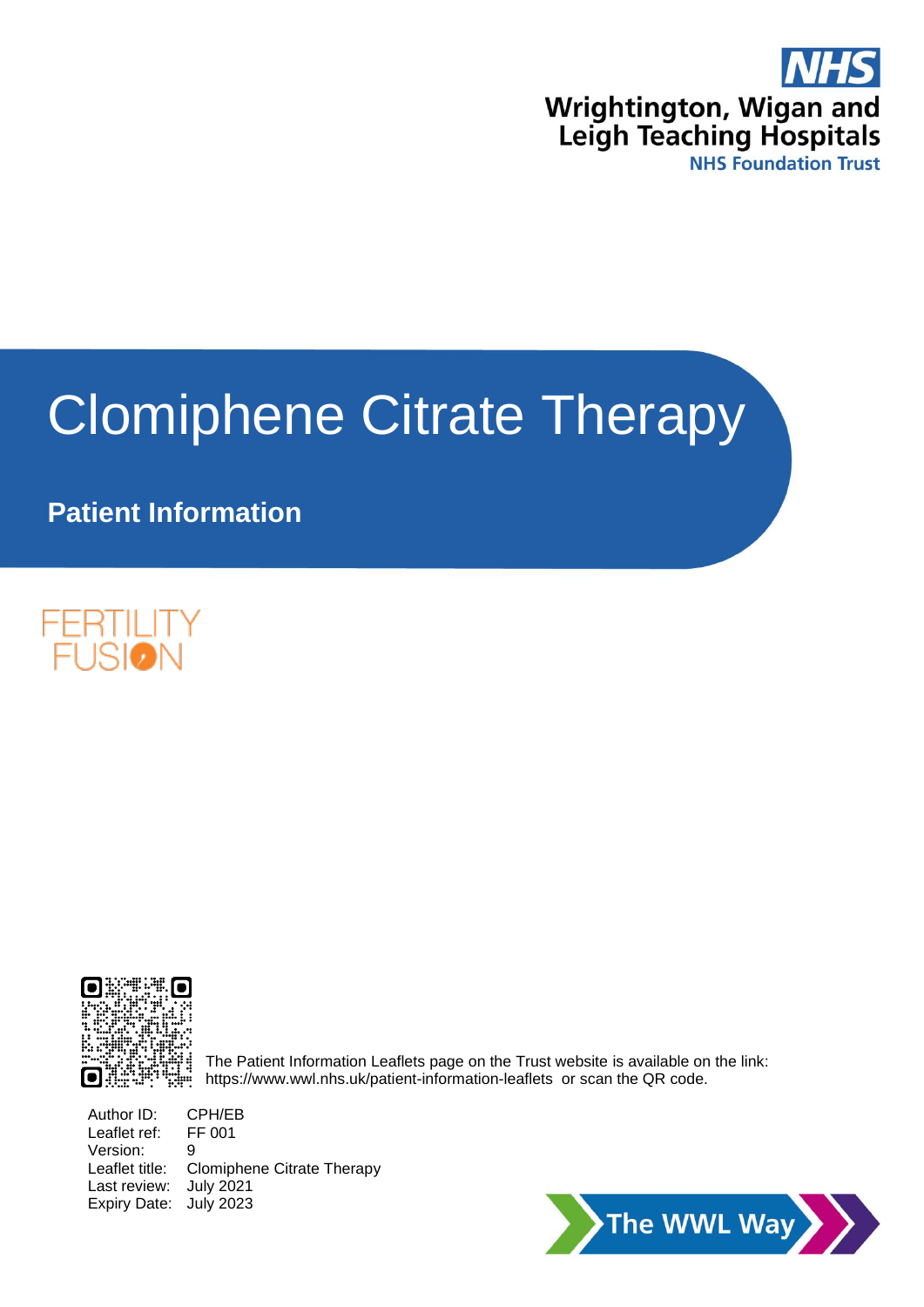#### **Introduction**

Clomiphene (clomid) tablets are used to induce ovulation (egg production) in patients who are not ovulating. They may be used in patients who have polycystic ovaries, or in those whom the cause of anovulation (not producing eggs) is unknown. Patients on Clomiphene are four times more likely to have twins.

#### **Benefits**

The benefits of taking Clomiphene tablets are to encourage or regulate ovulation to achieve a pregnancy.

#### **Alternatives**

Alternatives to Clomiphene tablets are:

- Letrozole tablets
- Gonadotrophin injections
- Intrauterine insemination
- IVF

#### **Risks**

- Ovarian hyperstimulation
- Increased risk of multiple pregnancy
- Failure to conceive.

#### **Possible side effects:**

• Hot flushes are common, as are mood swings and occasional nausea or vomiting.

More rarely, you may experience:

- Rashes
- Dizziness
- Depression
- Painful periods
- Headache
- Weight gain
- Breast tenderness

If you experience problems with vision, pain or swelling in the abdomen or vomiting, the medication should be stopped, and medical advice sought. Also should you have any other questions or worries, please feel free to ring the ward and speak to a member of staff.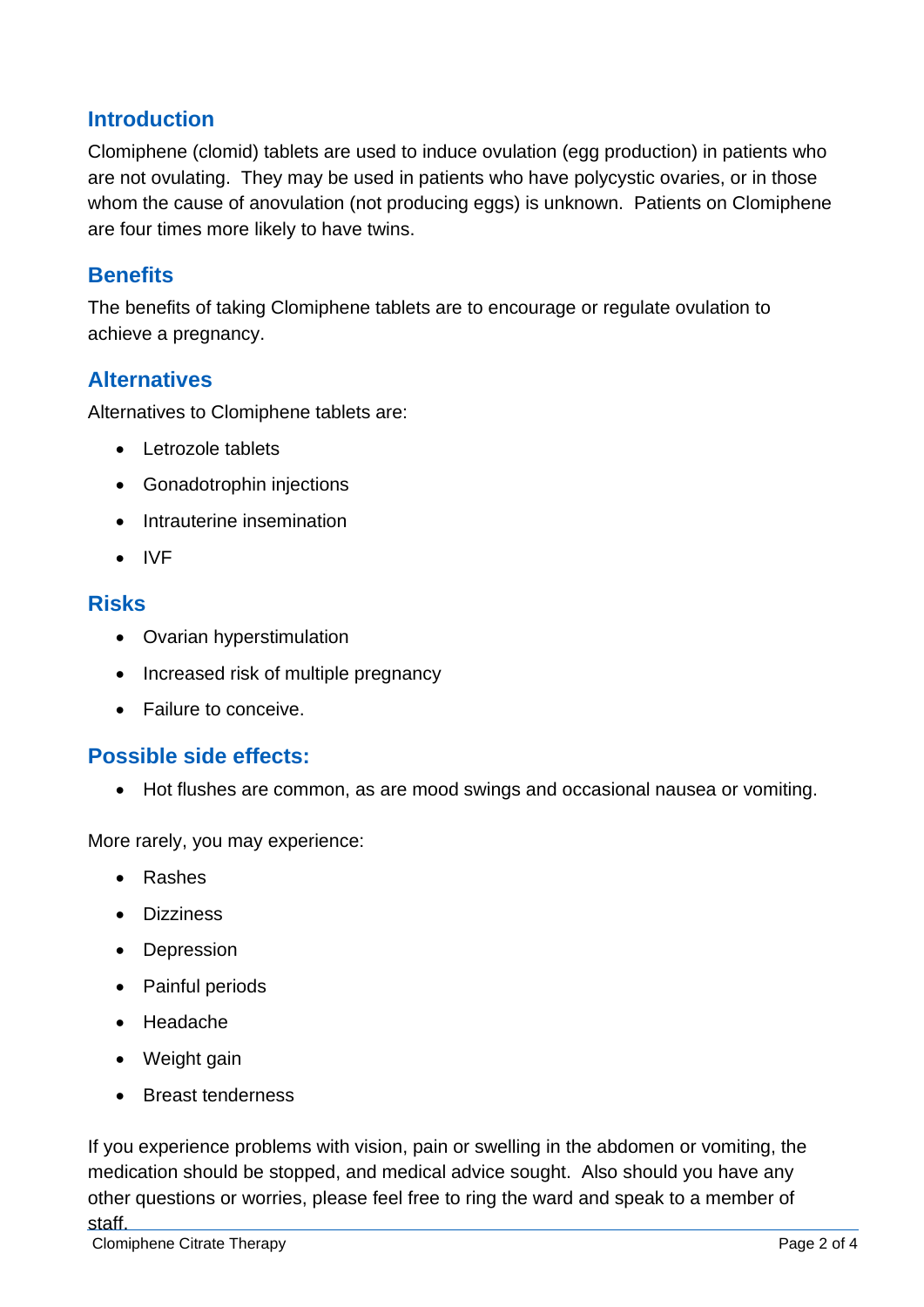The starting dose is usually 50mgs a day from day 2 to day 6 of your menstrual cycle (period), day 1 being the first full day of bleeding.

You will be asked to attend for a blood test on day 21 of that cycle to check your progesterone level. This hormone test will inform us whether you have ovulated or not. Some patients with irregular periods may be asked to attend on different days of the cycle to try to determine whether ovulation has occurred.

It may take several days for the progesterone result to be available. Please telephone the nurses at the fertility centre for the result. You will be advised to stay on the same dose of medication or to increase the dose if ovulation has not occurred.

If ovulation has occurred and you are not pregnant, in the next cycle you should take the same dose of Clomiphene and ring the fertility centre for a scan, on or around days 8-10. This will enable us to advise you more effectively when it is best to try for a pregnancy.

Before starting Clomiphene treatment the doctor or nurse will discuss the drugs with you. If you do not understand, or have any concerns, please contact the Assisted Conception Unit for further advice.

Most patients will ovulate following treatment with one or two tablets of Clomiphene a day. Some patients may require higher doses and others may not ovulate at all.

Under these circumstances alternative treatments will be discussed.

Once ovulation has been confirmed it is usual to continue on the same dose for the next six cycles. If a pregnancy has not occurred after six ovulatory cycles you will be asked to see the Consultant.

It is perfectly safe to take Clomiphene for up to 12 months. Although few pregnancies occur after 6 months of treatment

#### **Contact telephone numbers**

**Fertility Fusion, Wrightington Hospital**  01257 256251 Monday to Friday 8am to 4:30pm

**Swinley Ward, Royal Albert Edward Infirmary**

Out of hours or in an emergency 01942 822568